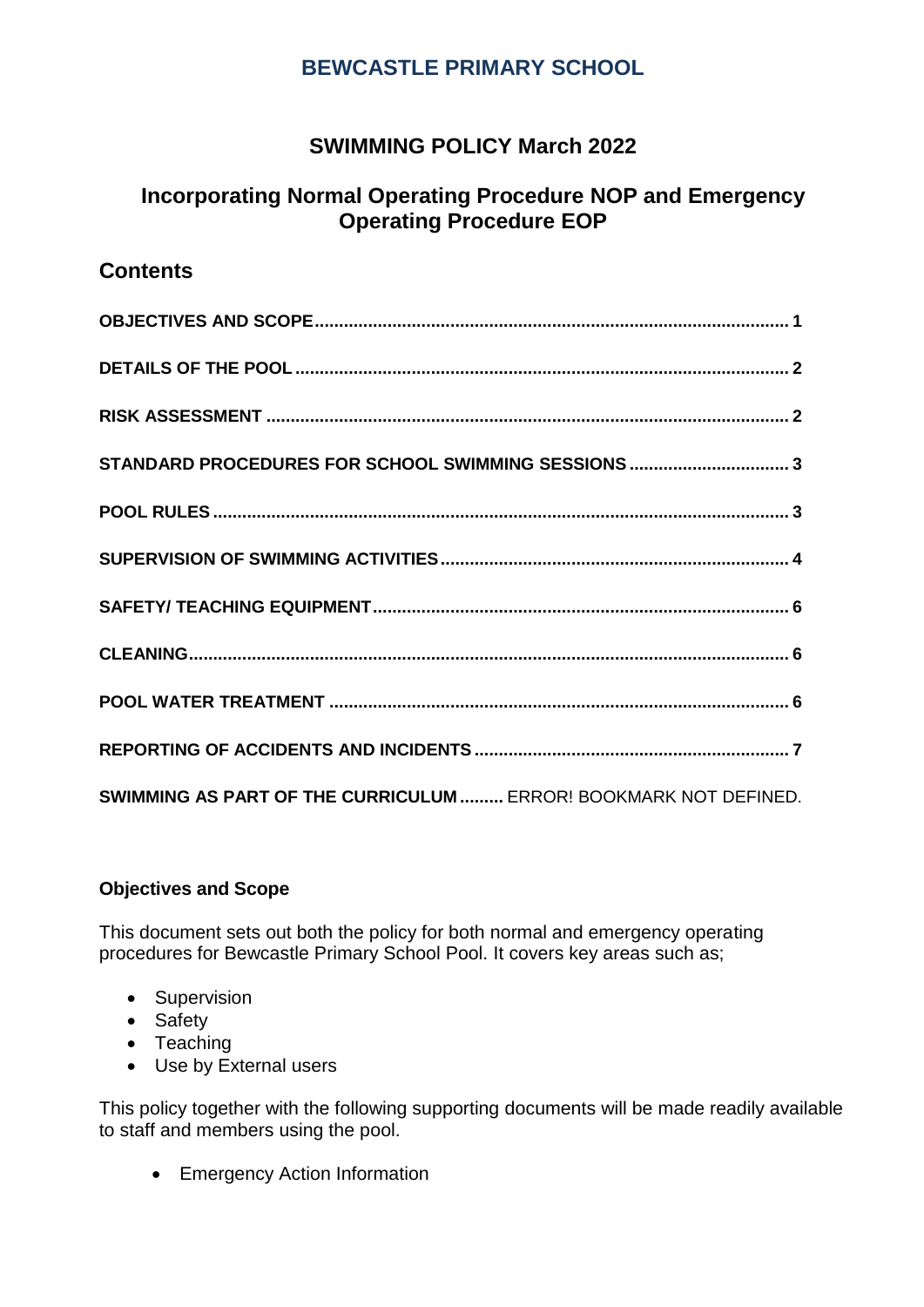- Pool Rules
- Conditions of Membership/ Swimming Pool Hire
- Details of Staff Training e.g. life guarding, teaching
- Records for pool and plant maintenance.

### <span id="page-1-0"></span>**Details of the Pool**

The pool area is located within the school grounds in a locked compound. The pool itself is housed within a polytunnel based structure. It is used by all pupils within Bewcastle Primary School to allow them access to swimming activities to meet the swimming standards set by the Department of Education. It is also used outside school hours by members of the public who hold a membership which they have obtained from the school.

Opening times are weather dependant (usually May – Sept)

| <b>Pool Details</b>       |                                   |
|---------------------------|-----------------------------------|
| Length                    | 12m                               |
| <b>Width</b>              | 4m                                |
| Maximum depth             | 1 metre                           |
| Minimum depth             | 1 metre                           |
| Total surface area        | 48.55m2                           |
| Maximum capacity (people) | 25 (usually used by less than 12) |
| Gradient                  | No gradient                       |

#### <span id="page-1-1"></span>**Risk Assessment**

A pool safety risk assessment which identifies significant risks is undertaken annually as part of the school's annual review of Health and Safety. This can be found at Appendix A

- This assessment covers
	- Pool environment
	- Pool supervision
	- Pool plant
	- Sessions users
	- All leaders of groups using the pool must be aware of the pool Risk Assessment and understand the risks identified and the actions necessary to control them.

#### **Key Risks**

- a) Children accessing the pool when it is not in use and not supervised
- b) Children who cannot swim getting out of their depth
- c) Diving into insufficient depth of water (leading to concussion or head/neck or spinal injury
- d) Recreational swimming
- e) Prior health problems
- f) Absence of, or inadequate response, from pool staff in an emergency
- g) Outside school hours use Restrictions and rules.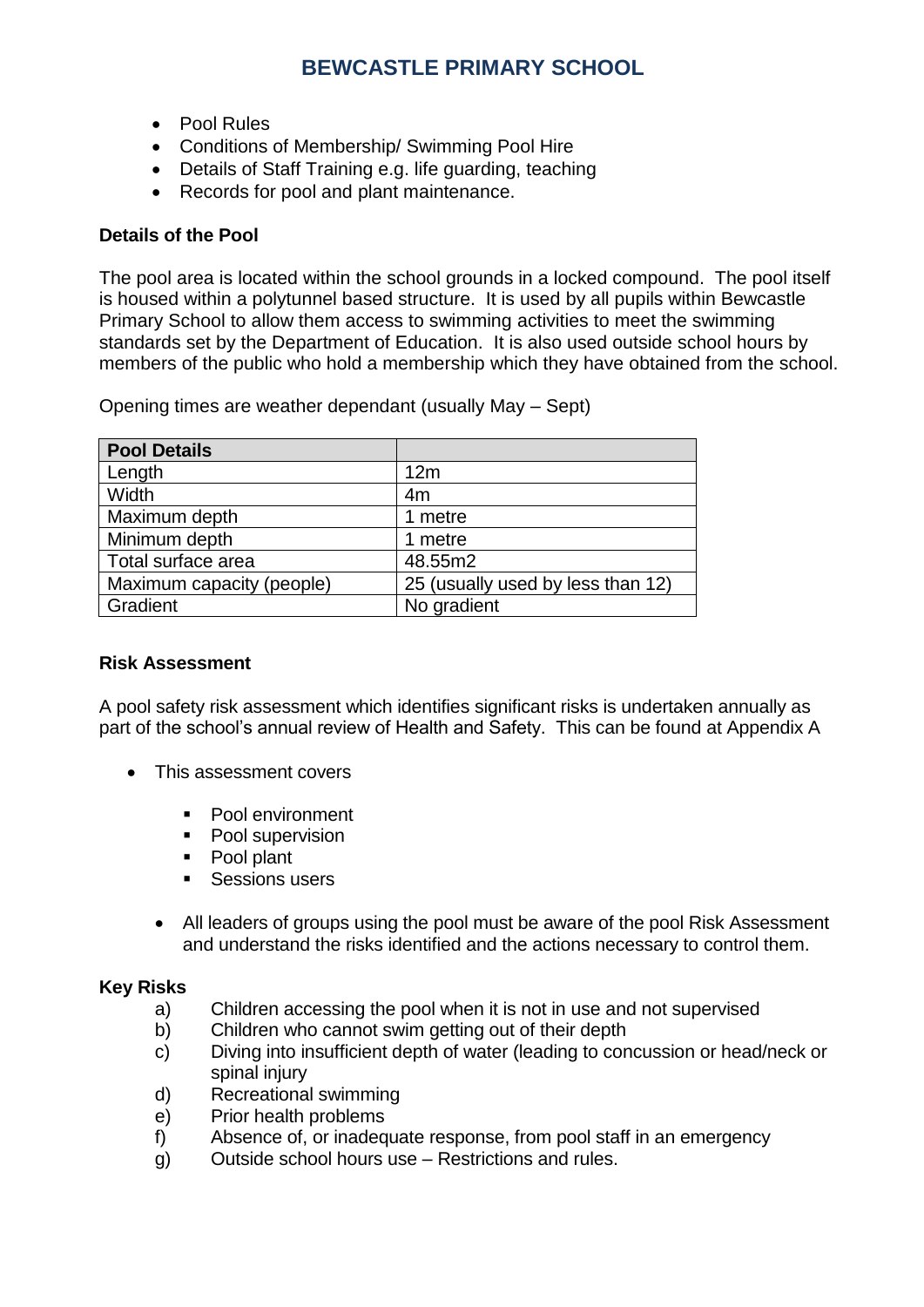### <span id="page-2-0"></span>**Standard Procedures for School Swimming Sessions**

- To ensure unauthorised access the pool area will be locked when not in use.
- Before a lesson commences visual checks will be made to ensure that all emergency equipment is in place.
- Any staff responsible for teaching and pool safety should be aware of any existing health issues of staff/pupils e.g. heart trouble, asthma, and epilepsy. Medications should be within easy access to any swimmers who may need them. Where epilepsy is totally controlled by medication no special precautions are necessary.
- All supervisors will carry a whistle and swimmers must practice a simple whistle drill at the beginning of a new swimming programme –

**One short blast** calls for attention of pool users

**Two short blasts** calls for the attention of a lifeguard or member of staff, swimmers move to the side of the pool.

**Three short blasts** tells pool users to leave the pool

- All diving is prohibited and swimmers will not be allowed to enter from the pool sides –all entry and exit must be from the pool steps
- If the pool water becomes unclear and swimmers' feet cannot be seen on the bottom of the pool all swimming activity must stop.
- Swimmers will not be allowed to enter or return to the pool area unsupervised.
- If a swimmer has a minor injury which requires staff to deal with it then swimming activity will stop and all pupils to leave water. First aid kits will be available within the school pool area.
- All swimmers should be counted out of the pool at the end of the session, and the supervisor should be the last to leave locking the door behind them

## <span id="page-2-1"></span>**Pool Rules**

The pool rules will be explained to pupils before their first swimming session and they will be reminded of these rules periodically by group leaders. General pool rules and information for users will also be displayed within changing and the pool area.

## **For children these are:**

- Not to enter the water until instructed to do so
- Enter and exit the water by the steps only
- No running in the pool area
- No food or drink in the pool area
- No shouting or whistling
- No acrobatics, jumping or diving in
- No pushing or ducking of others
- No holding others under the water or deliberately splashing them
- No jewellery to be worn
- All instructions and whistles from staff to be obeyed promptly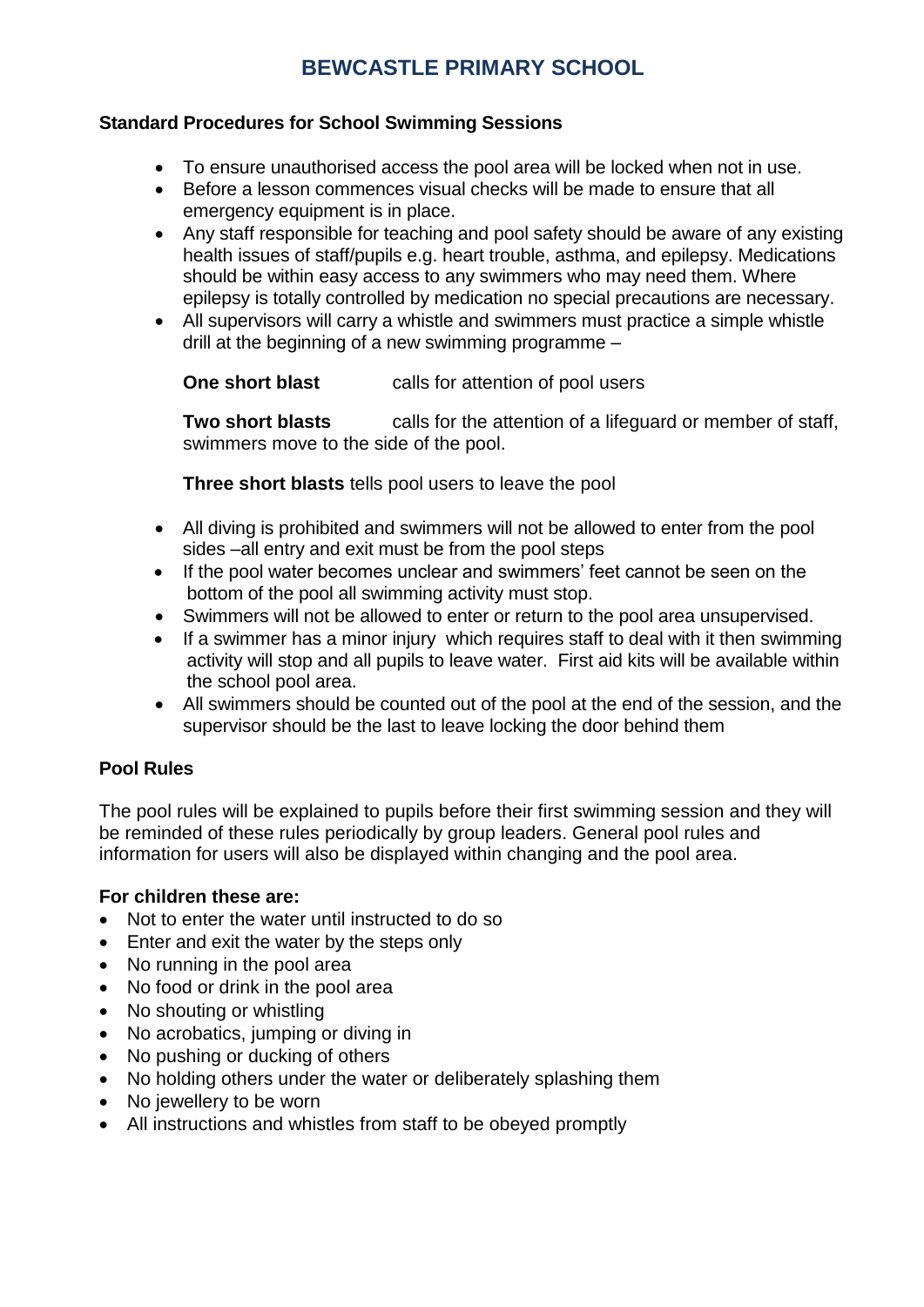### **For staff these rules are:**

- Never leave the poolside unattended
- Never turn their backs on the pool or engage in any behaviour which results in not watching the pool.
- Always stay alert for vulnerable or weak swimmers.

### <span id="page-3-0"></span>**Supervision of Swimming Activities**

Pupil groups will be supervised at all times. One staff member will act as the lead supervisor. Supervisors will be on the poolside at all times; in position on the poolside before swimmers are permitted to enter the water. In addition, supervisors will remain on the poolside at the end of a session until all swimmers have left the area and the pool is secured. Any staff in the water will not be counted in the pool supervision ratios. Supervision ratios will be based on risk assessment considering the needs, abilities and numbers of each particular group

Supervisors will be suitably attired in terms of clothing and flat non slip shoes. They may wear sunglasses to avoid glare

Supervisors will position themselves so that they can view the whole pool. Due to the size of the pool any casualties should be able to be reached within 20 seconds.

When dealing with minor first aid and other minor incidents that may reduce the poolside supervision ratios, the class will stop all activity and remain at the poolside until full supervision levels are resumed.

#### **Supervision ratios (during school time)**

- These will be primarily based on the needs of each particular group. Each situation will be considered independently. Care will be taken to ensure that there are sufficient helpers in the water to provide 1:1 ratio for those in need of constant support.
- Ratios will be determined by individual pupil assessment and by consultation between PE Coordinator, Class Teacher, SEN and Parent/Carer
- The medical condition of the pupil must be considered prior to permitting School Swimming Sessions. As a guide the school will follow the following general ratio.

Beginners/Non Swimmers 1:10 Improvers/Intermediate Swimmers 1:20 Competent Swimmers 1:20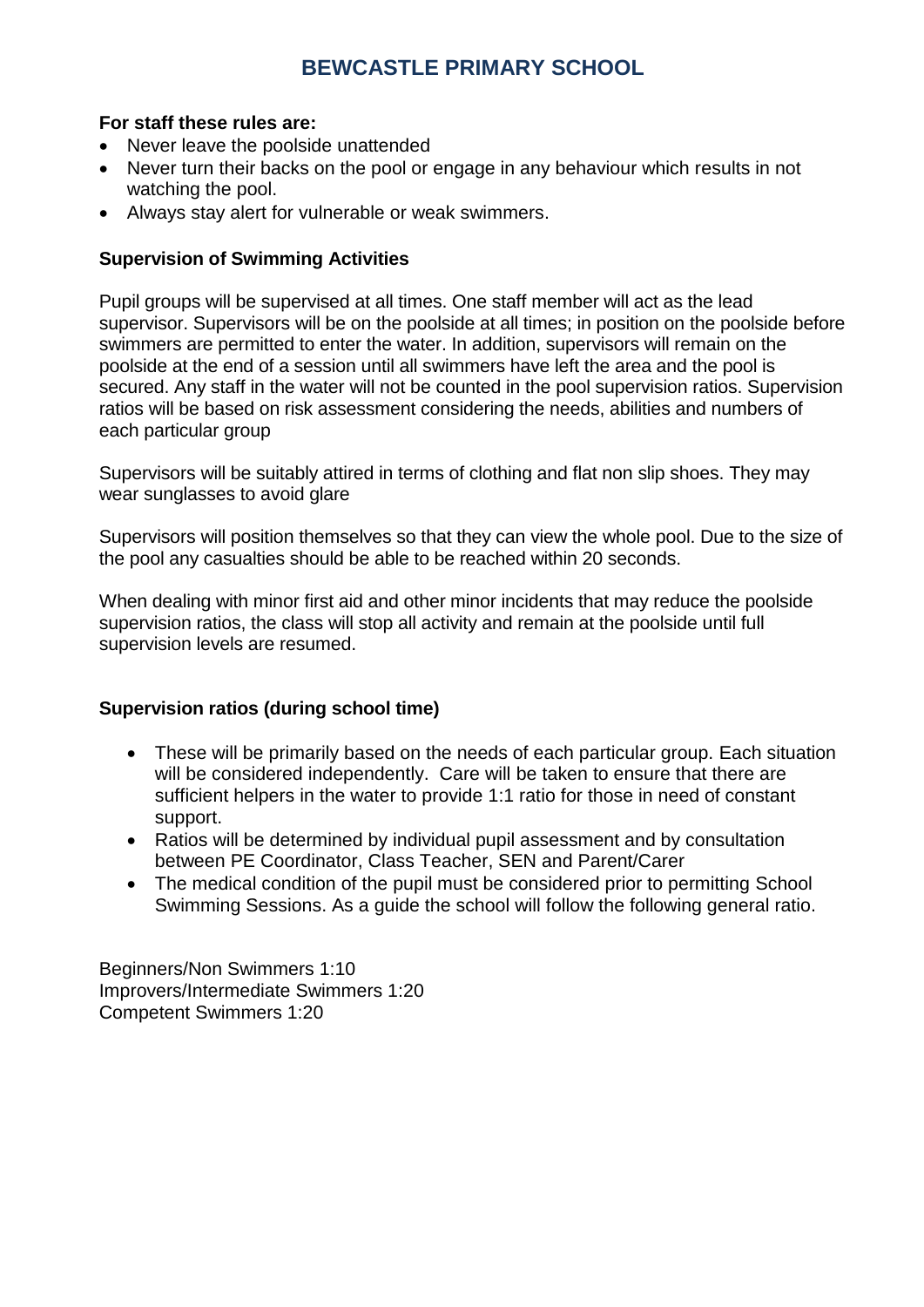## **Lifeguard**

Staff responsible for groups have undertaken the

• NATIONAL RESCUE AWARD FOR SWIMMING TEACHERS AND COACHES (NRASTC)

And are responsible for:

- Being familiar with, and ensuring, the pool's normal and emergency procedures are enforced
- Maintaining constant observation of the pool and pool users
- Carry out rescues and initiating other emergency action, as and when necessary
- Carry out immediate First Aid in the event of an injury or other emergency
- Ensure the pool area is never left unattended when bathers are in the water
- Making themselves familiar with any emergency equipment provided
- Ensuring that all lessons, or 'structured sessions', must be taught by someone with an appropriate ASA swimming teaching/coaching qualification

### **Health and Basic Hygiene**

- All Children will take part unless medically excluded by a medical professional or a letter from a Parent/Carer.
- Pupils will not be permitted to participate in Swimming if they have any of the following :
	- Infectious Diseases
	- Open Wounds
	- Eye or Ear infections
	- Gastric Conditions
	- Coughs and Colds
- Parents/Carers of Pupils who suffer from Asthma, Epilepsy or Diabetes should provide staff with written information regarding the medication which may be required so that an individual health care plan can be drawn up
- Pupils with verrucae should not be excluded from Swimming. It is desirable, but not essential, that Pupils with a verruca wear a plastic verrucae sock.

## **Clothing**

• **Jewellery** – For the safety of individuals and the group as a whole, no jewellery should be worn during School Swimming lessons

#### **Community Use/Private Hire**

The School shall ensure that external swimming pool members are aware of the pool requirements and rules. A formal membership agreement will be issued to members to confirm the arrangements to be in place. The member shall be provided with a copy of this procedure, emergency action plan and other relevant supporting information.

The school shall monitor community/private hire use to ensure the requirements and rules are being adhered to.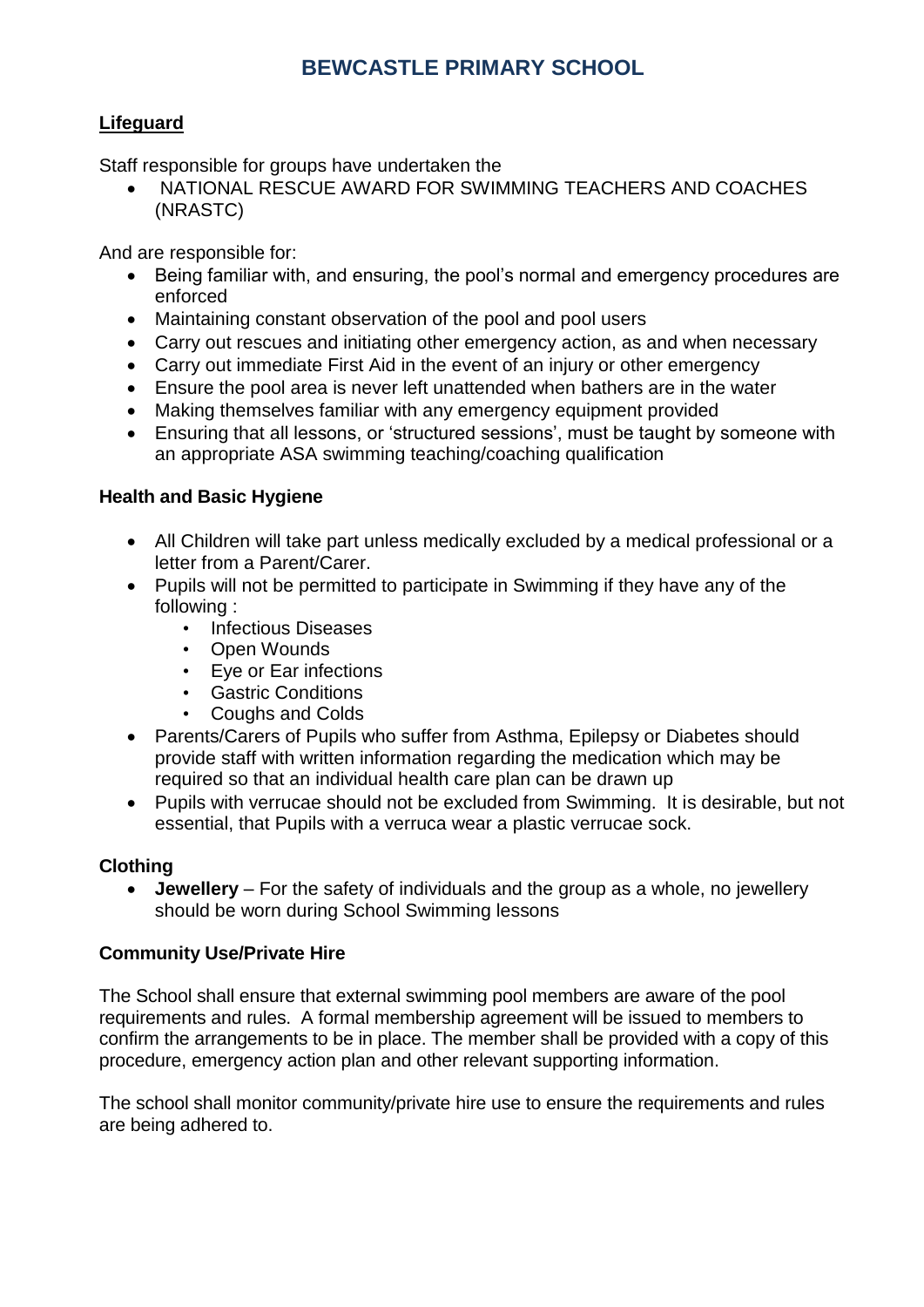Users outside school hours are required to report defects, accident or incidents to the Pool Committee by the quickest possible means. The Pool Committee will respond to any defects, accidents or incidents. They will report any significant defects, accidents or incidents to School Staff (Georgina Harland or Jane Howard) by the quickest possible means.

Due to the rural location and lack of a mobile phone signal in the pool/ school area, No lone swimming will be permitted. It is a requirement on members to observe this safety requirement for their own safety in an emergency.

No under 18s are permitted access unless supervised by a responsible adult.

The school will hold the relevant public liability insurance and a copy of the certificate will be on display within the pool area.

### <span id="page-5-0"></span>**Safety/ Teaching Equipment**

Safety equipment will be checked daily prior to pool opening and records of these checks will be kept. Problems/defects will be addressed by the school.

Teaching equipment, e.g. floats, armbands will be regularly visually checked and replaced where necessary.

#### <span id="page-5-1"></span>**Cleaning**

Cleaning procedures will take place on a regular basis which will include the pool water, area and changing facilities.

For any chemicals in use a CoSHH risk assessment will be completed using the Material Safety Data Sheets and kept with the chemicals to advise staff of safe methods and dilutions rates, dealing with accidents, storage etc. Staff using cleaning materials will be trained in their safe use. Personal Protective Equipment (PPE) will be provided where required.

#### <span id="page-5-2"></span>**Pool water treatment**

| When                       | What                      | Who                       |
|----------------------------|---------------------------|---------------------------|
| Daily                      | <b>Chlorine test</b>      |                           |
|                            | (ideally 3)               |                           |
| Daily                      | PH Test - ideally 7       |                           |
|                            |                           | Term Times - Teaching     |
| Weekly                     | Backwash                  | staff                     |
| Fortnightly                | <b>Clean Pump Filter</b>  | Holidays - Volunteer Rota |
| Once a month               | <b>Add chlorine Shock</b> |                           |
| (ONLY if Chlorine level is |                           |                           |
| $Low - Below 3)$           |                           |                           |

Detailed water treatment instructions are available to all staff and volunteers treating the pool. (Stored in the chemical cupboard) All staff are trained by Mike Leigh and volunteers via the cascade system.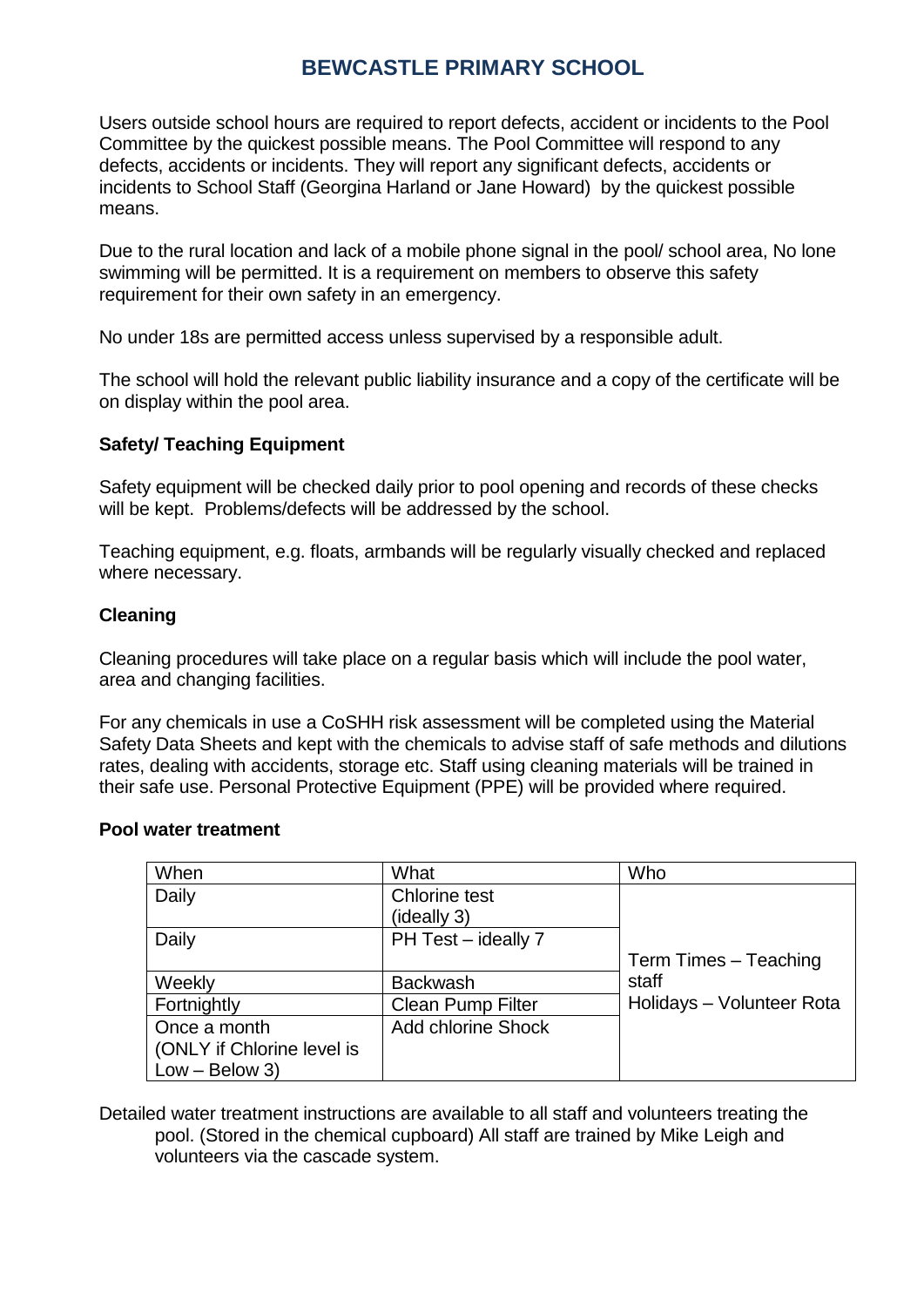### <span id="page-6-0"></span>**Reporting of accidents and incidents**

In line with current legislation and as a community school, Bewcastle must ensure that they record and report accidents and incidents to the Local Authority. All accidents to adults and significant accidents involving pupils will be reported

Pool users must ensure that they report any accidents, near misses, equipment defects or other incidents which take place on the school site. Reports should be made to the Headteacher or Site Manager by the quickest possible means. Emergency contact information for key school contacts is included in Appendix B

#### **Swimming as part of the Curriculum**

Bewcastle Primary School will endeavour to provide swimming instruction either/and in key stage 1 or key stage 2.

This will include

- A safe and caring environment for Pupils to learn to swim
- Development of Pupils confidence and potential in water activities
- The opportunity for Pupils to appreciate what is a good practice in relation to the Safety of themselves and others
- Help to swim competently, confidently and proficiently over a distance of at least 25 metres
- How to use a range of strokes effectively (for example, front crawl, backstroke and breaststroke)
- perform safe self-rescue in different water-based situations

Swimming activities also have cross curricular links at each key stage

|                                                           | <b>Key Stage 1</b>                                                              | <b>Key Stage 2</b>                                                                                                                 |
|-----------------------------------------------------------|---------------------------------------------------------------------------------|------------------------------------------------------------------------------------------------------------------------------------|
| <b>Maths</b>                                              | Measuring and recording distances                                               | Time, distance & challenges related to speed                                                                                       |
| English/Literacy                                          | Using specialist language; vocabulary<br>extension is an objective in each term | Evaluating, explaining and describing<br>swimming activities; evaluation is highlighted<br>as an appropriate activity in each year |
| Science                                                   | Understanding floating and sinking,<br>exploring forces                         | Investigating propulsion with arms and legs,<br>exploring forces                                                                   |
| <b>PHSE</b><br>(Personal Health<br>& Social<br>Education) | earning to work safely with others                                              | Finding out why swimming is good for your<br>health                                                                                |

**By the end of key stage 2 it is our aim to help pupils;**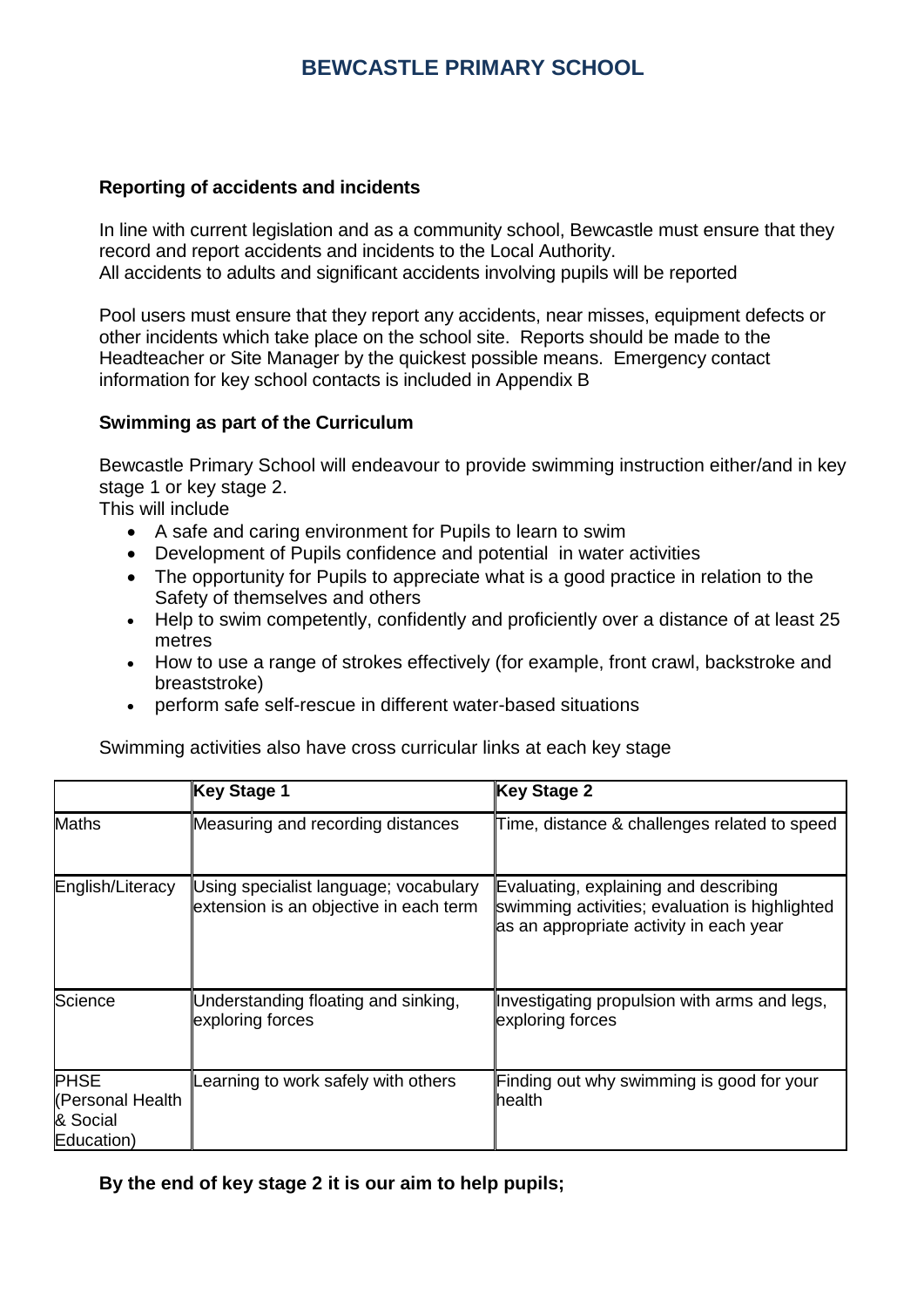- swim between 50 and 100 metres and keep swimming for 45 to 90 seconds
- use three different strokes, swimming on their front and back with controlled breathing
- swim confidently and fluently on the surface and under water
- work well in groups to solve specific problems and challenges, sharing out the work fairly
- recognise how swimming affects their body, and pace their efforts to meet different challenges
- suggest activities and practices to help improve their own performance

## **Emergency Operating Procedures**

Bewcastle Primary School Pool ensures adequate risk assessment and provision of equipment to deal with Emergency Situations. An Emergency Action Plan (EAP) exists for the Pool. All accompanying Staff must have an awareness of the EAP. In addition;

- Pool Safety Signs must be pointed out to Pupils and must be adhered to
- Buoyancy Aids and Throwing Aids must be in good working order
- Full First Aid kit, Incident and Accident Reporting Forms will be available in case of Emergency, Accident or Incident.
- In the event of having to evacuate the school or pool building, pool users should assemble in the main playground area where the group leaders/ teaching staff will check all are present in the register.
- In the event of injury or accident there is a whistle and a first aid kit by the poolside.
- All staff will be trained by regular drills to evacuate quickly, how to use the register, and to use the whistle. (Three blasts to evacuate the pool and signal for help)
- The School will be responsible for the up-keep of the pool first aid kit.
- All staff and children will wait silently with their backs against the walls of the building and listen for further instruction.
- Children should be led under cover at the first available opportunity. In the event of a lifesaving operation in the water all children should remain silent and still as described above and await further instructions.
- The injured child will be removed from the swimming pool area in whatever way is necessary, given their injuries.

## *Epileptic Fit*

Should a child suffer an epileptic fit whilst in the pool, a staff member should enter the water and support the child, holding their face clear of the water, until the fit ends. They should not attempt to remove the child from the water. Once the fit has finished, the child should be removed from the pool and appropriate first aid administered.

The remainder of the class should be made to exit the pool and enter the main building as soon as is possible.

## *Asthma Attack*

Every class teacher should ensure that they bring their children's inhalers to the pool when swimming, just as they should when conducting any PE activity. If a child suffers an asthma attack, they should be removed from the pool, take their inhaler and then treated as normal. Help should be summoned from the school.